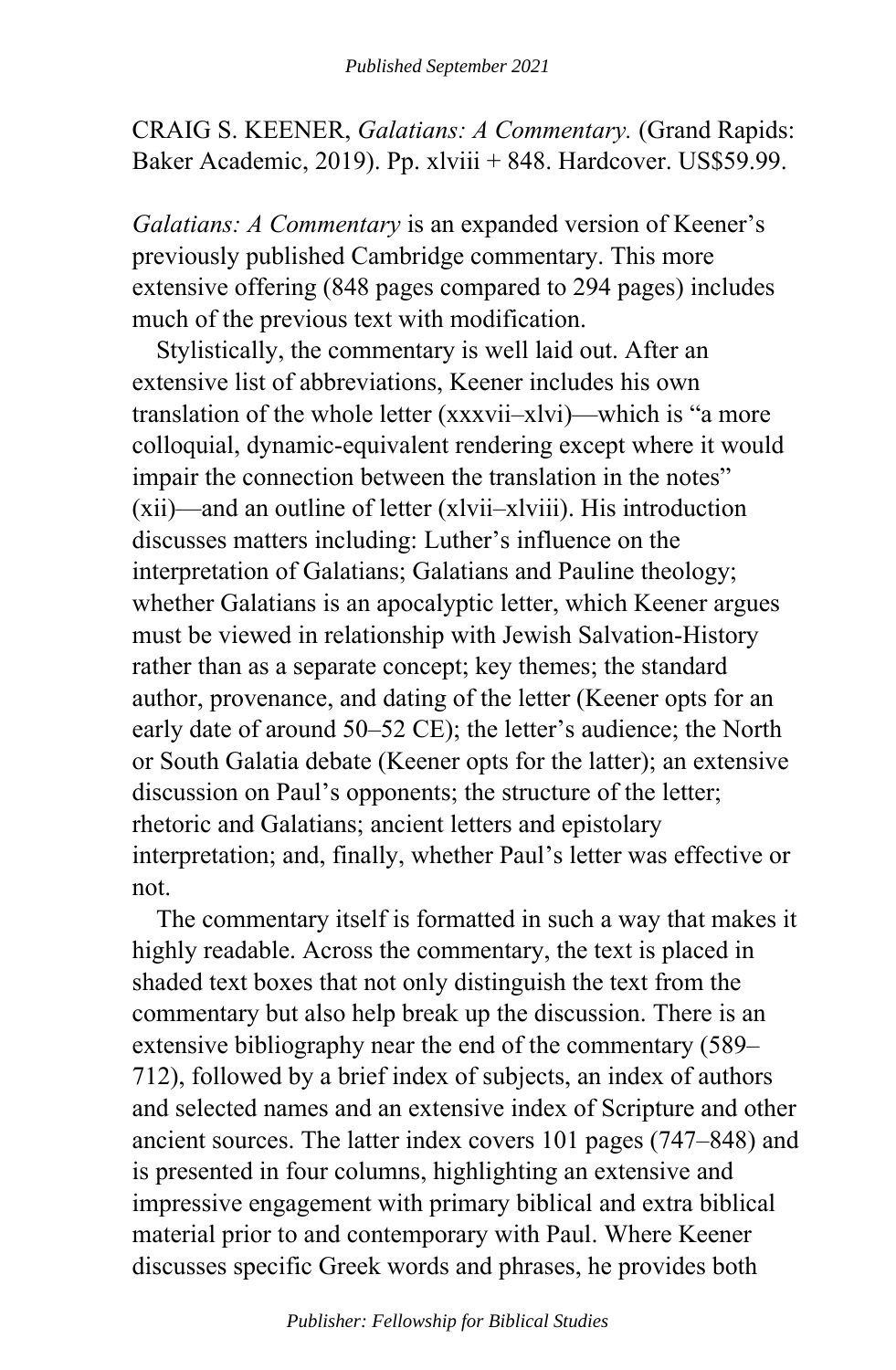Greek and English transliteration. Extensive footnotes direct the reader to primary and secondary sources, and inter-textual crossreferences to other OT and NT references.

Overall, the general commentary section is fairly standard. Keener explores textual and contextual issues, including OT, extra biblical and socio-contextual issues relevant to each passage. Scattered throughout the commentary are a number of excurses that discuss ideas such as: cultural, historical, and religious ideas and practices that help situate Galatians in its broader socio-cultural context, and historical and geographical information that help locate Galatians and assist in understanding Paul's argument. The excurses include: social and cultural aspects, including, among other things, ancient images of freedom and slavery, whether Jews ate with Gentiles, ancient wills, and pedagogues; important theological aspects of the letter itself, such as, justification, "Christ-faith," righteous Abraham and Jewish tradition, Paul and the Law, law-works, pathos, the Law of Christ, rebirth, conversion, inheritance, circumcision and crucifixion. Each excursus presents a broad overview of the concept and extensive footnotes citing primary and secondary material that support the discussion. Finally, regular "Bridging Horizons" sections discuss possible ways to contextualise the letter for today. The following is a brief discussion on some specific interpretive details in the commentary.

On whether δι' αποκαλύψεως 'Inσου Χριστου is interpreted as a revelation "from" Jesus or a revelation "about" him, Keener adopts the latter. "God is the direct source of the revelation (1:15) and Jesus is the content  $(1:16)$ " (73). On justification in 2:16, Keener adopts the term "righted" which, he argues, is forensic (174–75). However, given that Paul considers that the Galatian believers also now share a new relationship with God in Christ by the Spirit, righteousness is also implicit in the phrase (176). Keener interprets  $\pi$ i $\sigma$  $\tau$  $\varsigma$  X $\rho$ i $\sigma$  $\tau$ o $\hat{\upsilon}$  as an objective genitive ("faith in Christ"); he accepts that a subjective genitive ("faith/faithfulness of Christ') is plausible, "if we think in terms of trusting Christ's reliability. That is, on either reading, the honour belongs to Christ alone" (183). Keener argues similarly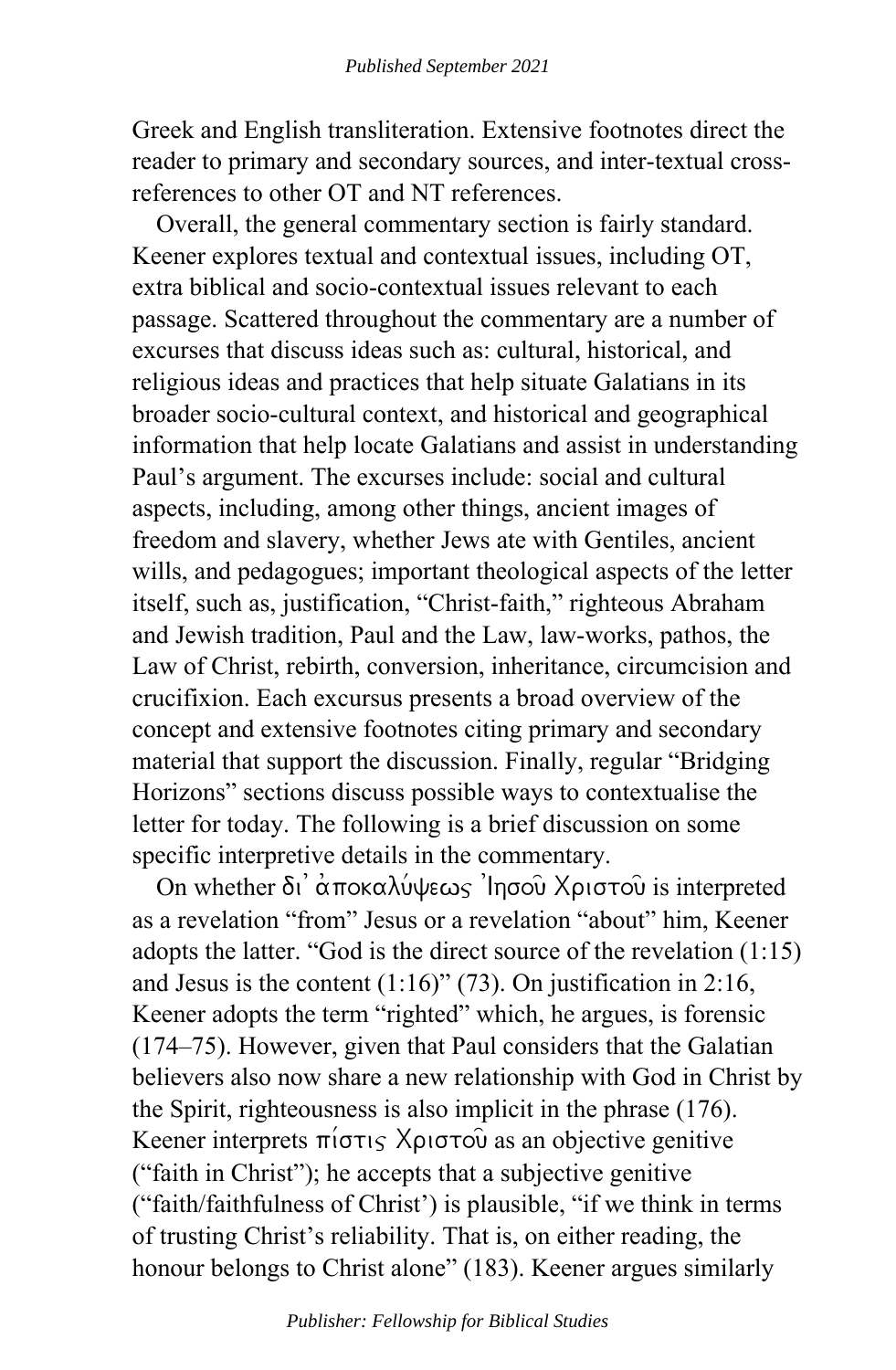with  $\epsilon$   $\gamma$   $\omega$   $\nu$   $\gamma$   $\omega$   $\nu$ , which he terms "law-works"; most likely meaning "works done to observe the law" (184).

A strength throughout Keener's commentary is the importance he places on the Spirit to Paul's discussion. Although the Spirit is not mentioned until 3:2, Keener argues that the Spirit is present in a lot of concepts previous to this; and continues to be important to the rest of Paul's argument. Although not explicitly stated in his comment on 3:14, Keener adopts an epexegetical interpretation of  $\tau$ ην επαγγελίαν του πνεύματος (the promised Spirit/the promise that is the spirit) (257–59). While he situates 5:1 with 4:21–31, Keener also acknowledges that 5:1 is a transitional verse that summarises what has been previously discussed as well as pointing to what follows (439), and which bridges the indicative and imperative in Paul's argument.

On 5:13–6:10, in contrast to recent apocalyptic readings of Galatians that view  $\sigma \alpha \rho \xi$  (flesh) in terms of a cosmic power, Keener adopts a more anthropological reading where σάρξ represents bodily desires that reflect the evil impulses within the individual, indicative of some Jewish thought (496). Keener views 6:11–18 as a postscript to the letter but acknowledges that it represents the closing part of Paul's body argument. As such, 6:11–18 summarises many of the themes from earlier in the letter, including circumcision, the cross, persecution and Paul's relationship with the Galatians (559). On 6:15 (573–75), circumcision and uncircumcision represent physical identity markers; the former signifying a high status for Paul's opponents, the latter a far better status from a Gentile point of view. According to Keener, for Paul none of these matter in light of new creation. The new creation motif found only here in 6:15, along with the presence of Spirit language throughout the letter following 3:2, both provide recurring focal points for his discussion on the situation the Galatians are confronting with Paul's opponents regarding Christ crucified, law, circumcision and covenant belonging.

Overall, the commentary is well-written and accessible for non-academic and academic alike. Whatever the reasons for

*Publisher: Fellowship for Biblical Studies*